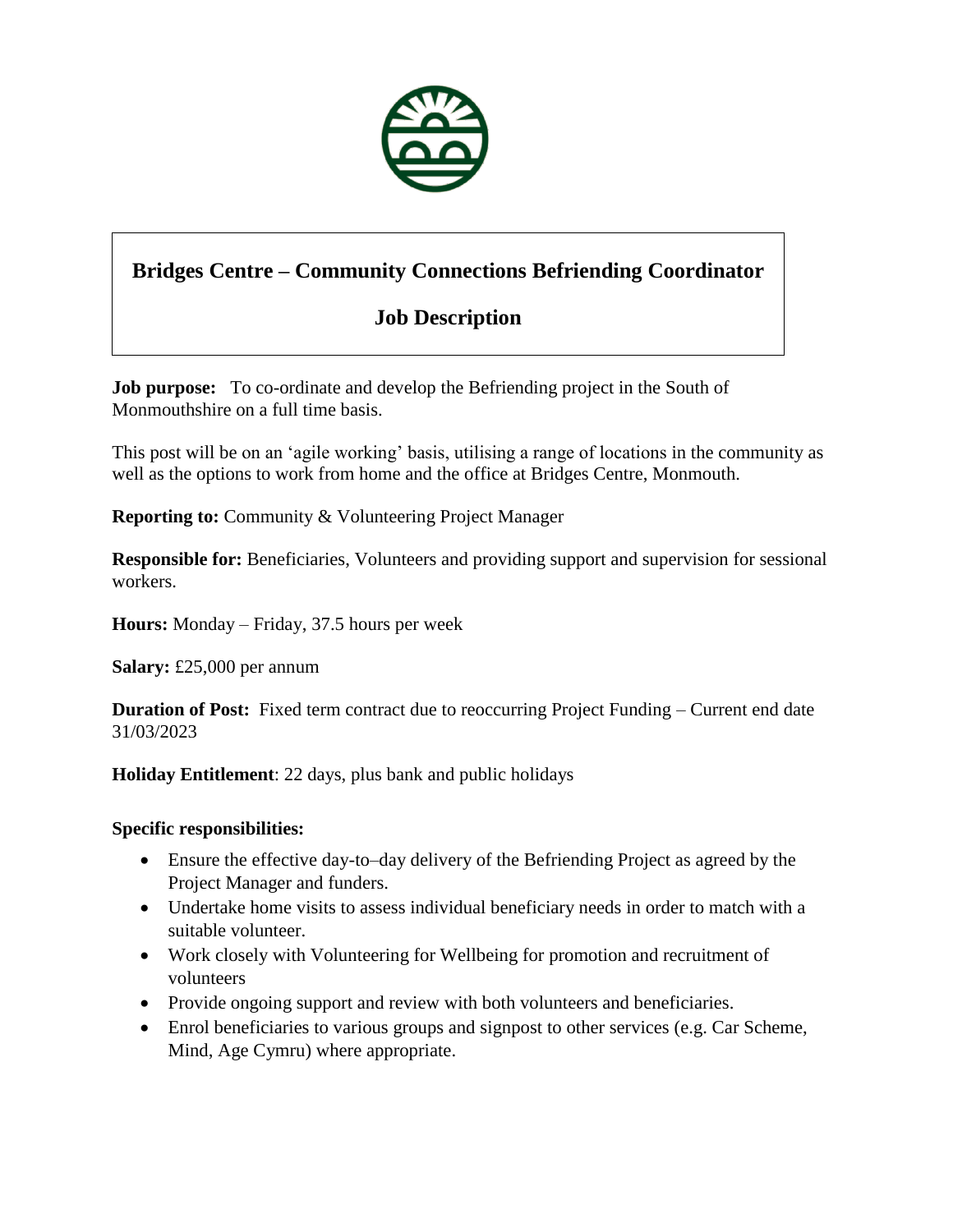- Provide support and supervision to the sessional workers involved in facilitating the groups.
- Submitting regular reports as required by the Project Manager for funders, stakeholders and Bridges trustees.
- Liaising locally with other agencies to develop and sustain the service and ensure we receive appropriate referrals in accordance with our guidelines.
- Ensuring administration (e.g. Charity Log database) is adhered to and maintained as agreed with the Project Manager and in line with GDPR requirements.
- Undertaking necessary administrative duties to provide evaluation data.

### **Supporting beneficiaries and volunteers**

- Ensure that the interests of vulnerable adults are protected
- Represent the project at local network and inter-agency meetings in furtherance of the project's aims and the interests of its beneficiaries
- Provide support to and receive feedback from volunteers
- Undertake assessments of need of potential beneficiaries
- Match volunteers and beneficiaries
- Undertake regular reviews of beneficiary/volunteer relationships and contacts
- Receive and act upon feedback from beneficiaries regarding service received
- Responsible for identifying and seeking support to address any health and safety issues related to conduct of own role
- Ensure that principles of equality, diversity and accessibility are incorporated into all project activities.

## **Other**

Represent and promote all Bridges Wellbeing and Support Services as required.

## **PERSON SPECIFICATION**

**Essential requirements** (to be evidenced by qualifications, application and previous experience)

- Ability to work on own initiative
- Strong organisational skills
- Communication skills oral and written
- Flexibility in relation to working hours and days
- Ability to provide leadership
- Ability to work as part of a team
- IT literacy
- Ability to work with older people and volunteers
- Current driving licence and access to car